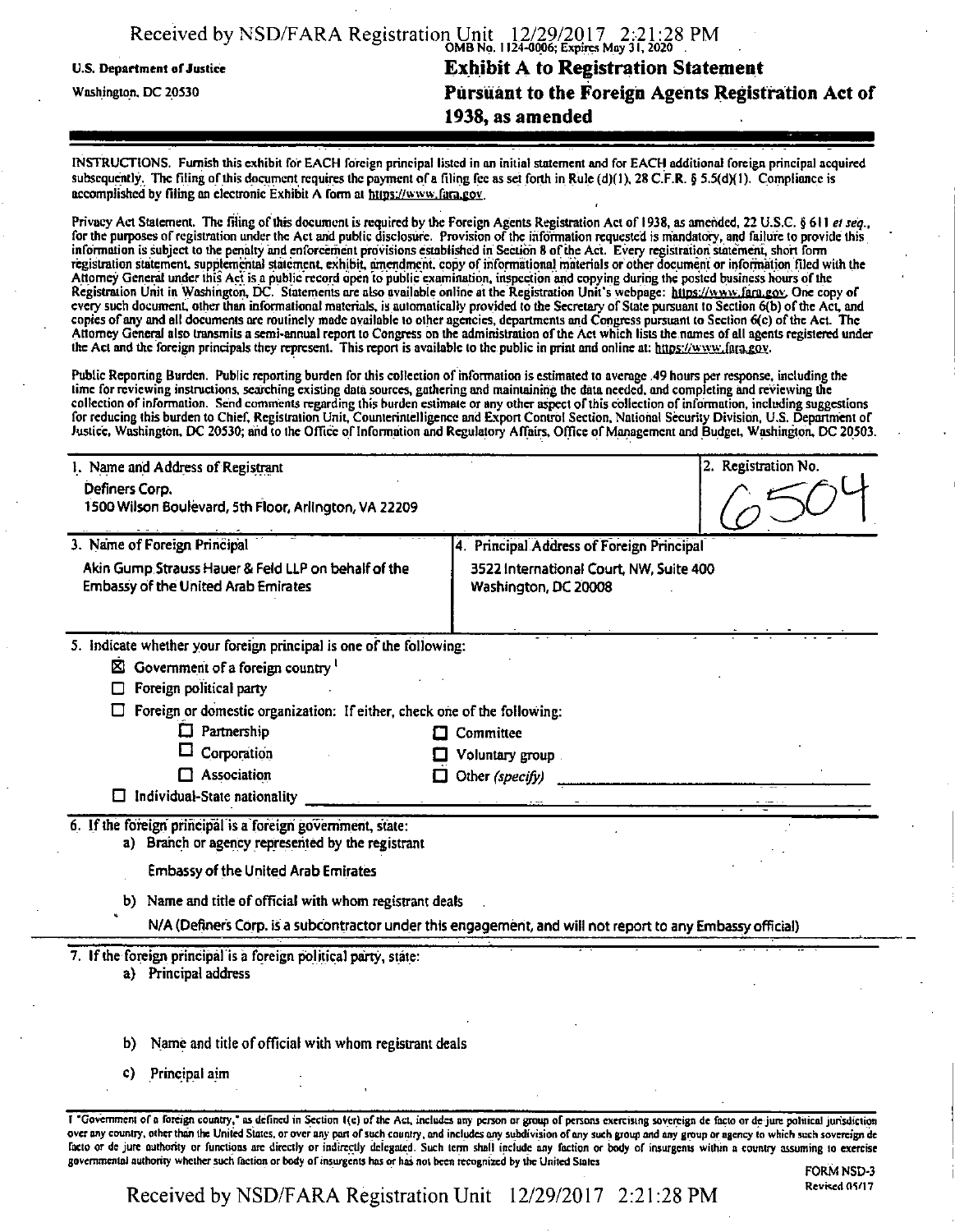# 8. If the foreign principal is not a foreign government or a foreign political party:

a) State the nature of the business or activity of this foreign principal.

| b) Is this foreign principal:                                                                   |                      |
|-------------------------------------------------------------------------------------------------|----------------------|
| Supervised by a foreign government, foreign political party, or other foreign principal         | Yes $\Box$ No $\Box$ |
| Owned by a foreign government, foreign political party, or other foreign principal              | Yes $\Box$ No $\Box$ |
| Directed by a foreign government, foreign political party, or other foreign principal           | $Yes \Box No \Box$   |
| Controlled by a foreign government, foreign political party, or other foreign principal         | $Yes \Box No \Box$   |
| Financed by a foreign government, foreign political party, or other foreign principal           | Yes $\Box$ No $\Box$ |
| Subsidized in part by a foreign government, foreign political party, or other foreign principal | $Yes \Box No \Box$   |

9. Explain fully all items answered "Yes" in Item 8(b). *(Ifadditional space is needed, afull insert page must be used)*

10. Ifthe foreign principal is an organization and is not owned or controlled by a foreign government, foreign political party or other foreign principal, state who owns and controls it.

## EXECUTION

In accordance with 28 U.S.C. § 1746, the undersigned swears or affirms under penalty of perjury that he/she has read the information set forth in this Exhibit A to the registration statement and that he/she is familiar with the contents thereofand that such contents are in their entirety true and accurate to the best ofhis/her knowledge and belief.

| Date of Exhibit A | Name and Title                       | Signature |
|-------------------|--------------------------------------|-----------|
|                   | 12/21/17   JOSEPA POUNDER, YEESIDENT |           |

Received by NSD/FARA Registration Unit 12/29/2017 2:21:28 PM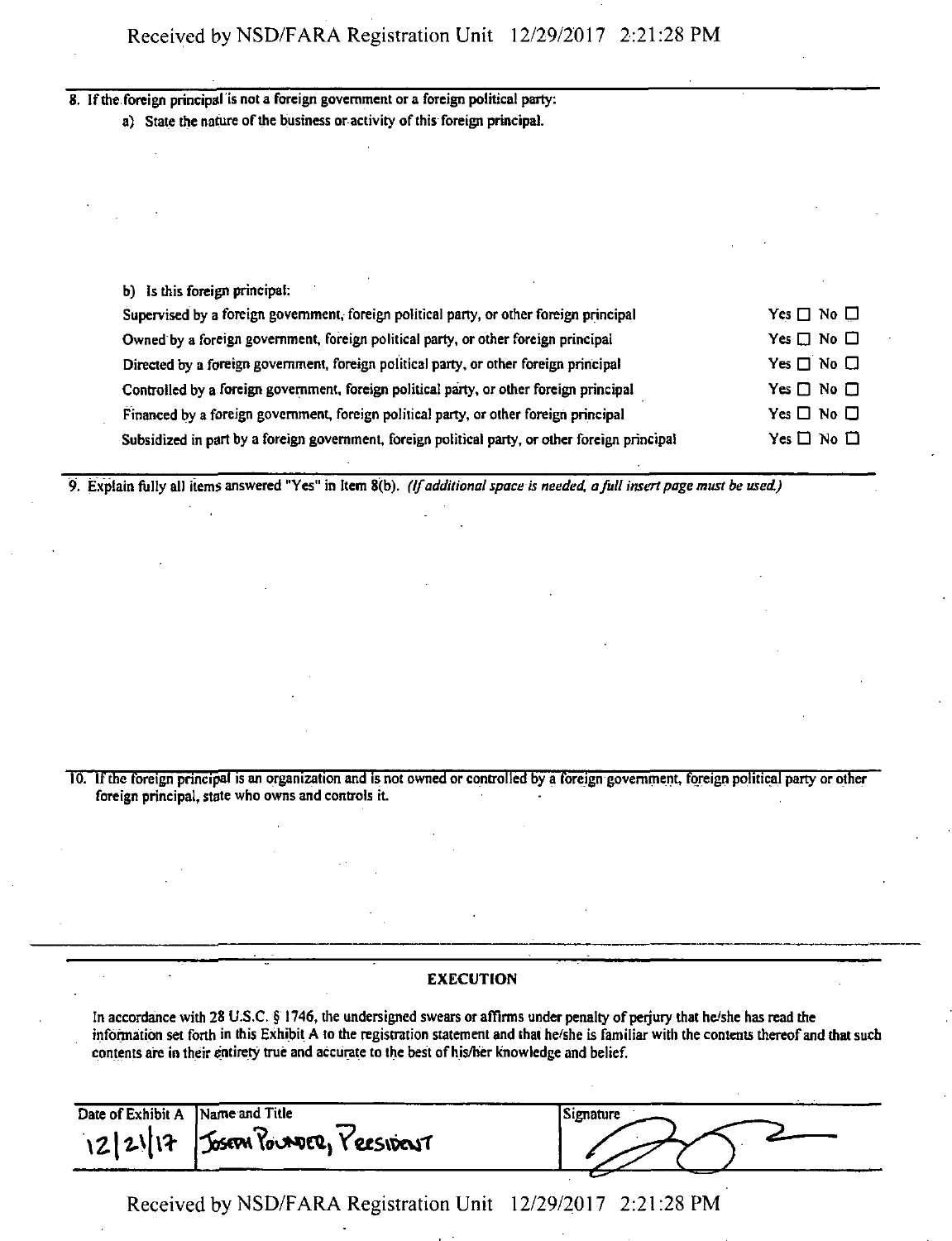|                            | Received by NSD/FARA Registration Unit 12/29/2017 2:21:17 PM |
|----------------------------|--------------------------------------------------------------|
|                            | OMB No. 1124-0004; Expires May 31, 2020                      |
| U.S. Department of Justice | <b>Exhibit B to Registration Statement</b>                   |
| Washington, DC 20530       | <b>Pursuant to the Foreign Agents Registration Act of</b>    |
|                            | 1938, as amended                                             |
|                            |                                                              |

INSTRUCTIONS. A registrant must furnish as on Exhibit B copies ofeach written agreement and the terms and conditions of each oral agreement with his foreign principal, including all modifications of such agreements, or, where no contract exists, a full statement of all the circumstances by reason of which the registrant is acting as an agent of a foreign principal. Compliance is accomplished by filing an electronic Exhibit B form at https://www.fam.gov.

Privacy Act Statement. The filing of this document is required for the Foreign Agents Registration Act of 1938, as amended, 22 U.S.C. § 611 *et seq.*. for the purposes of registration under the Act and public disclosure. Provision of the information requested is mandatory, and failure to provide the information Is subject to the penalty and enforcement provisions established in Section 8 ofthe Act. Every registration statement, short form registration statement, supplemental statement, exhibit, amendment, copy ofinformational materials or other document or information filed with the Attorney General underthis Act is a public record open to public examination, inspection and copying during the posted business hours ofthe Registration Unit in Washington, DC. Statements are also available online at the Registration Unit's webpage: https://www.fara.gov. One copy of every such document, other than informational materials, is automatically provided to the Secretary of State pursuant to Section 6(b) of the Act, and copies of any and all documents are routinely made available to other agencies, departments and Congress pursuant to Section 6(c) ofthe Act. The Attorney General also transmits a semi-annual report to Congress on the administration of the Act which lists the names of all agents registered under the Act and the foreign principals they represent. This report is available to the public in print and online at: https://www.fara.gov.

Public Reporting Burden. Public reporting burden for this collection of information is estimated to average..33 hours per response, including the time for reviewing instructions, searching existing data sources, gathering and maintaining the data needed, and completing and reviewing the collection of information. Send comments regarding this burden estimate or any other aspect of this collection of information, including suggestions forreducing this burden to.Chief, Registration Unit, Counterintelligence and Export Control Section, National Security Division, U.S. Department of Justice, Washington, DC 20530; and to the Office of Information and Regulatory Affairs, Office of Management and Budget, Washington, DC 20503.

| 1. Name of Registrant<br>Definers Corp. | 2. Registration No. |  |
|-----------------------------------------|---------------------|--|
|                                         |                     |  |

3. Name of Foreign Principal

Akin Gump Strauss Hauer & Feld LLP on behalf of the Embassy of the United Arab Emirates

Check Appropriate Box:

- 4. SI The agreement between the registrant and the above-named foreign principal is a formal written contract. Ifthis box is checked, attach a copy of the contract to this exhibit.
- 5.  $\square$  There is no formal written contract between the registrant and the foreign principal. The agreement with the above-named foreign principal has resulted from an exchange of correspondence. If this box is checked, attach a copy of all pertinent correspondence, including a copy of any initial proposal which has been adopted by reference in such correspondence.
- 6.  $\Box$  The agreement or understanding between the registrant and the foreign principal is the result of neither a formal written contract nor an exchange of correspondence between the parties. If this box is checked, give a complete description below of the terms and conditions of the oral agreement or understanding, its duration, the fees and expenses, if any, to be received.
- 7. Describe fully the nature and method of performance of the above indicated agreement or understanding.

Definers Corp. is a subcontractor of Akin Gump Strauss Hauer & Feld LLP under this engagement. Please see attached agreement.

Received by NSD/FARA Registration Unit 12/29/2017 2:21:17 PM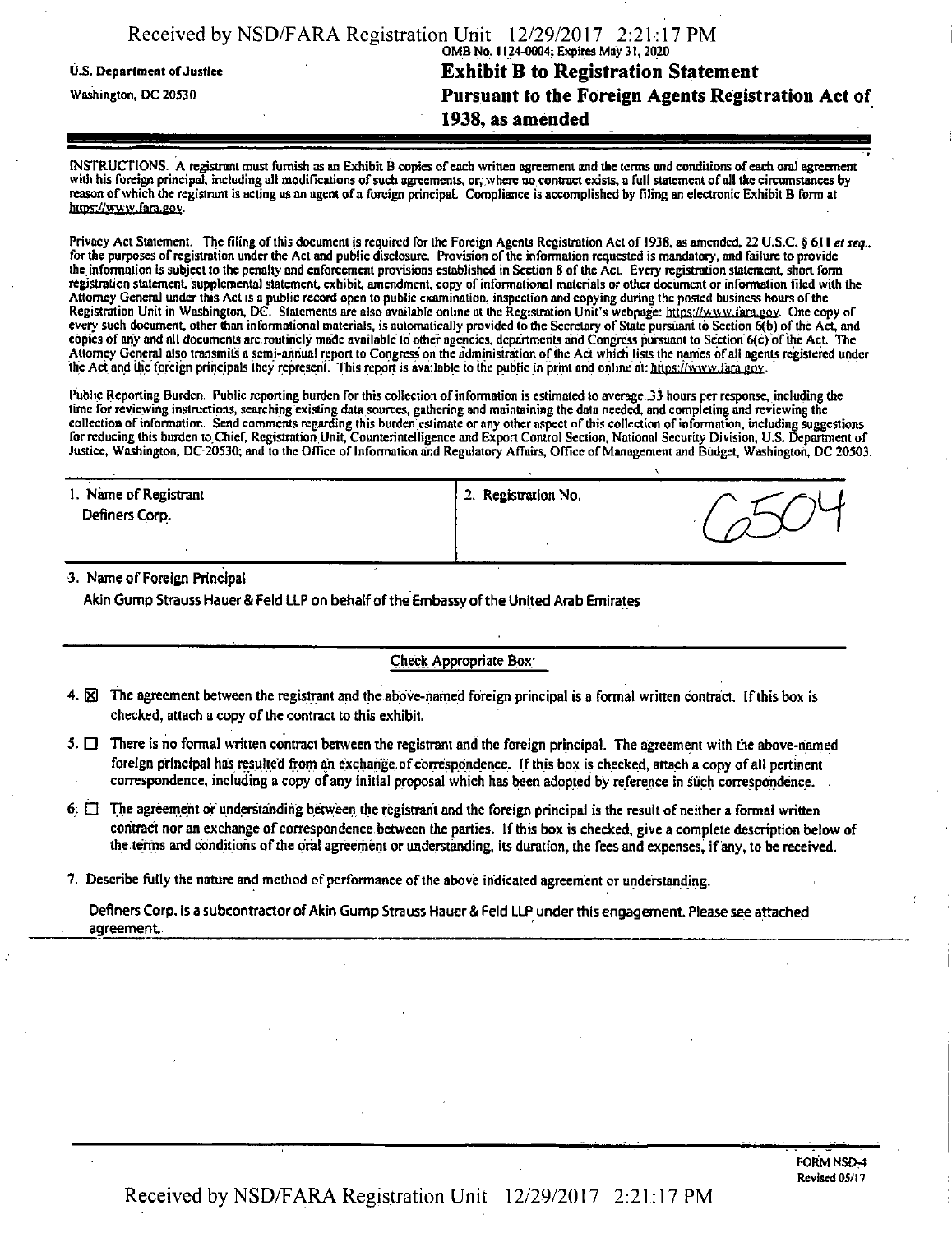Received by NSD/FARA Registration Unit 12/29/2017 2:21:17 PM

8. Describe fully the activities the registrant engages in or proposes to engage in on behalf of the above foreign principal.

Registrant will provide strategic communications support and guidance in furtherance ofthe interests ofthe Embassy of the United Arab Emirates, with an emphasis on strengthening bilateral relations and regional security ofthe United Arab Emirates.

9. Will the activities on behalf of the above foreign principal include political activities as defined in Section 1(o) of the Act and in the footnote below? Yes  $\boxtimes$  No  $\square$ 

Ifyes, describe all such political activities indicating, among other things, the relations, interests or policies to be influenced together with the means to be employed to achieve this purpose.

See response to Question 8.

party.

#### **EXECUTION**

In accordance with 28 U.S.C. § 1746, the undersigned swears or affirms under penalty of perjury that he/she has read the information set forth in this Exhibit B to the registration statement and that he/she is familiar with the contents thereof and that such contents are in their entirety true and accurate to the best of his/her knowledge and belief.

| Date of Exhibit B<br>12/21/17 | Name and Title<br>JOSEPH POUNDER, PRESIDENT | Signature                                                                                                                                                                                    |  |
|-------------------------------|---------------------------------------------|----------------------------------------------------------------------------------------------------------------------------------------------------------------------------------------------|--|
|                               |                                             | Footnote: "Political activity," as defined in Section 1(o) of the Act, means any activity which the person engaging in believes will, or that the person intends to, in any way influence    |  |
|                               |                                             | any agency or official of the Government of the United States or any section of the public within the United States with reference to formulating, adopting, or changing the                 |  |
|                               |                                             | domestic or foreign policies of the United States or with reference to the political or public interests, policies, or relations of a government of a foreign country or a foreign political |  |

Received by NSD/FARA Registration Unit 12/29/2017 2:21:17 PM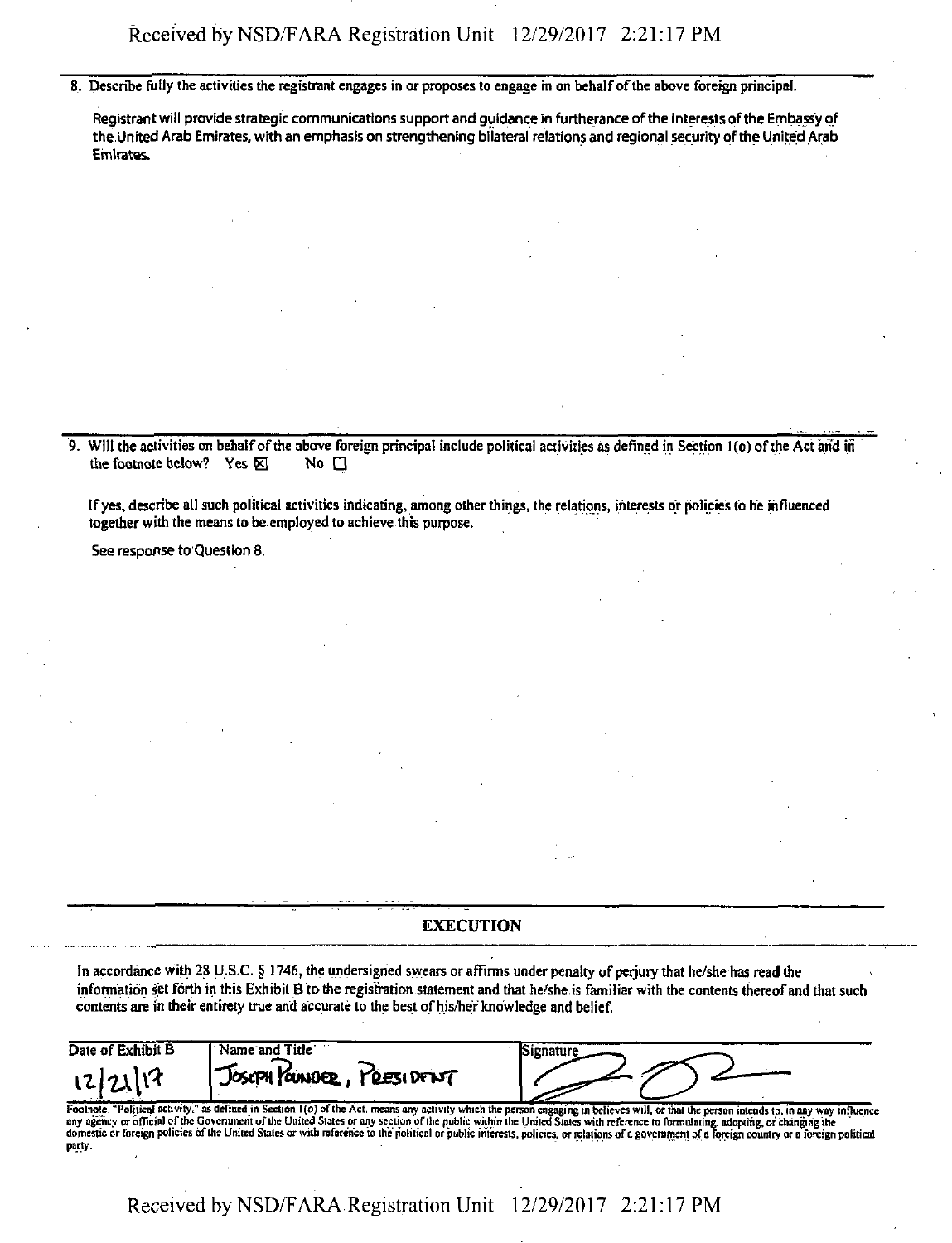Received by NSD/FARA Registration Unit 12/29/2017 2:21:17 PM

**Akin Gump**

STRAUSS HAUER & FELD LLP

HALS. SHAPIRO +1 202.887.4053/lax: +1 202.887.<br>hshapiro@akingump.com

#### ATTORNEY-CLIENT PRIVILEGED ATTORNEY WORK PRODUCT PRIVILEGED & CONFIDENTIAL

December 19,2017

**Joe Pounder** Definers Corp. 1500 Wilson Blvd. ! 5<sup>th</sup> Floor Arlington,! VA 22209

Dear Mr. Pounder:

This letter shall serve to confirm our Agreement as follows:

1. Effective as of December 19, 2017, Akin Gump Strauss Hauer & Feld LLP ("Akin Gump") has retained Definers Corp. ("Definers"), to assist the firm in providing legal advice to its client, the Embassy of the United Arab Emirates, and its agents and representatives ("the Client"). The Client has authorized Akin Gump to retain Definers to work under Akin Gump's direction and report directly to Akin Gump on this matter.

2. It is understood that Definers will provide strategic communications support and guidance ("Consulting Services") in furtherance of the interests of the Client, with an emphasis on strengthening bilateral relations and regional security of the United Arab Emirates.

Akin Gump agrees to pay Definers a monthly retainer of \$20,000 for the Consulting Services, and Akin Gurip agrees to; reimburse Definers for reasonable, pre-approved out-of-pocket expenses incurred m connection with the Consulting Services.

Define $\mathbf r$ 4.<br>e the Agreemt terminate but does not represent It provide the Consulting Services on a month-to-month basis, and either party may iving fifteen (15) days prior written notice to the other party. Akin Gump anticipates,<br>antee, that the Consulting Services will be needed for at least six (6) months

5. Definers acknowledges that berformance of the Consulting Services may trigger compliance obligations under various U.S. laws, including the Foreign Agents Registration Act ("FARA"), Each party shall be responsible for any liability of costs arising from any failure or requirement of such party to comply with FARA or other appl cable regulatory requirements.

*6,* their designees, and all work, opinions, conclusions, and communications produced by Definers or its employees -hereunder<del>" -</del>i opinions opinous, conclusions, the communications produced by Demicrs prior to the date of this Agreement—therein<br>collectively referred to as the "Information") is or will be protected by the attorney-client privilege, attorney wor product doctrine, confidentiality, and/or other applicable privileges or protections, to the fullest extent provided by law. As a condition of receiving such Information, Definers agrees to treat any such Information in accordance with the provisions of this Agreement. All information released by and exchanged among Akin Gump, Definers, the Client, or any of iricluding i conclusions, structure and the changed among-Akin Gumpr Definers, or the Client, or work, communications produced by Definers prior to the date of this Agreement—(herein

Information received in connection with this engagement. Definers acknowledges that the unauthorized disclosure of any Information would cause irreparable harm to the Client. Definers agrees to take reasonable measures to Definers further agrees to take all reasonable steps to maintain the security and confidentiality of

Robert S. Strawss I<br>... 1333 New Hampshire Avanus, N.W. | Washington, O C. 20038-1564 | 202 BB7.4000 | fax 202 887.428B | Bklngump.com

# Received by NSD/FARA Registration Unit 12/29/2017 2:21:17 PM

I